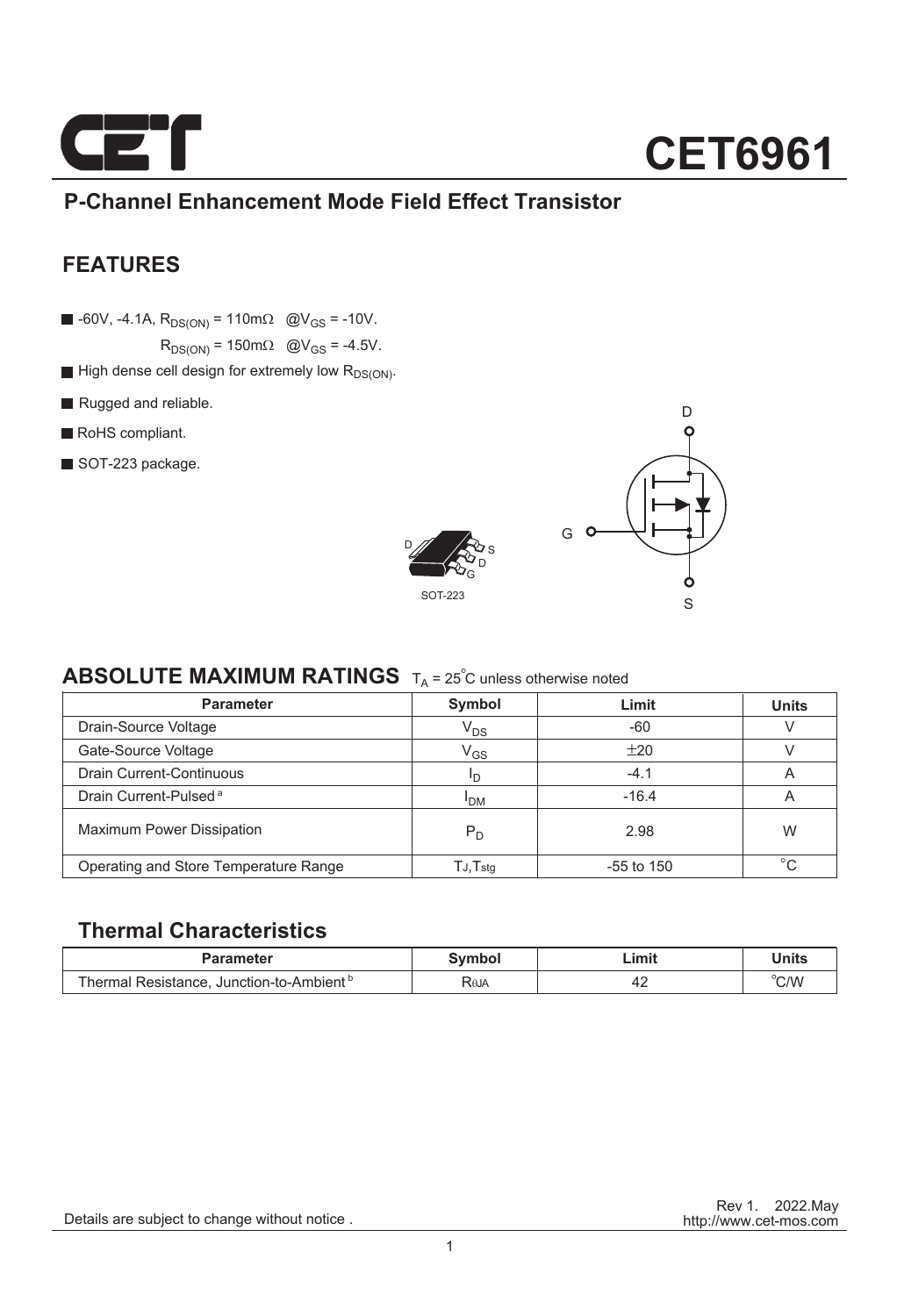

### **Electrical Characteristics**  $T_A = 25^\circ$ C unless otherwise noted

| <b>Parameter</b>                                       | Symbol                                                                | <b>Test Condition</b>                             | Min   | Typ | <b>Max</b> | <b>Units</b> |  |  |  |
|--------------------------------------------------------|-----------------------------------------------------------------------|---------------------------------------------------|-------|-----|------------|--------------|--|--|--|
| <b>Off Characteristics</b>                             |                                                                       |                                                   |       |     |            |              |  |  |  |
| Drain-Source Breakdown Voltage                         | <b>BV<sub>DSS</sub></b>                                               | $V_{GS} = 0V$ , $I_D = -250 \mu A$                | $-60$ |     |            | $\vee$       |  |  |  |
| Zero Gate Voltage Drain Current                        | $I_{\text{DSS}}$                                                      | $V_{DS}$ = -60V, $V_{GS}$ = 0V                    |       |     | $-1$       | μA           |  |  |  |
| Gate Body Leakage Current, Forward                     | $I_{GSSF}$                                                            | $V_{GS} = 20V, V_{DS} = 0V$                       |       |     | 100        | nA           |  |  |  |
| Gate Body Leakage Current, Reverse                     | <b>IGSSR</b>                                                          | $V_{GS}$ = -20V, $V_{DS}$ = 0V                    |       |     | $-100$     | nA           |  |  |  |
| On Characteristics <sup>c</sup>                        |                                                                       |                                                   |       |     |            |              |  |  |  |
| Gate Threshold Voltage                                 | $V_{GS(th)}$                                                          | $V_{GS} = V_{DS}$ , $I_D = -250 \mu A$            | $-1$  |     | $-3$       | $\vee$       |  |  |  |
| <b>Static Drain-Source</b>                             |                                                                       | $V$ GS = -10V. ID = -1A                           |       | 90  | 110        | $m\Omega$    |  |  |  |
| On-Resistance                                          | $R_{DS(on)}$                                                          | $V$ GS = -4.5V. ID =-1A                           |       | 106 | 150        | $m\Omega$    |  |  |  |
| Dynamic Characteristics <sup>d</sup>                   |                                                                       |                                                   |       |     |            |              |  |  |  |
| Input Capacitance                                      | $C_{i\underline{s}\underline{s}}$                                     |                                                   |       | 960 |            | pF           |  |  |  |
| Output Capacitance                                     | $\text{C}_{\text{oss}}$                                               | $V_{DS}$ = -30V, $V_{GS}$ = 0V,<br>$f = 10$ MHz   |       | 70  |            | pF           |  |  |  |
| Reverse Transfer Capacitance                           | $\mathsf{C}_{\mathsf{r}\underline{\mathsf{s}}\underline{\mathsf{s}}}$ |                                                   |       | 45  |            | pF           |  |  |  |
| Switching Characteristics <sup>d</sup>                 |                                                                       |                                                   |       |     |            |              |  |  |  |
| Turn-On Delay Time                                     | $t_{d(on)}$                                                           |                                                   |       | 11  |            | ns           |  |  |  |
| Turn-On Rise Time                                      | $t_{r}$                                                               | $V_{DD}$ = -30V, $I_D$ = -1A,                     |       | 4   |            | ns           |  |  |  |
| Turn-Off Delay Time                                    | $t_{d(off)}$                                                          | $V_{GS}$ = -10V, R <sub>GEN</sub> = 6 $\Omega$    |       | 75  |            | ns           |  |  |  |
| <b>Turn-Off Fall Time</b>                              | t <sub>f</sub>                                                        |                                                   |       | 14  |            | ns           |  |  |  |
| <b>Total Gate Charge</b>                               | $Q_q$                                                                 |                                                   |       | 8.5 |            | nC           |  |  |  |
| Gate-Source Charge                                     | $\mathsf{Q}_{\underline{\mathsf{q}\mathsf{s}}}$                       | $V_{DS}$ = -30V, $I_D$ = -3A,<br>$V_{GS} = -4.5V$ |       | 2.1 |            | nC           |  |  |  |
| Gate-Drain Charge                                      | $Q_{\text{ad}}$                                                       |                                                   |       | 3.3 |            | nC           |  |  |  |
| Drain-Source Diode Characteristics and Maximun Ratings |                                                                       |                                                   |       |     |            |              |  |  |  |
| Drain-Source Diode Forward Current                     | اج                                                                    |                                                   |       |     | $-2.4$     | A            |  |  |  |
| Drain-Source Diode Forward Voltage <sup>c</sup>        | $\mathsf{V}_{\mathsf{S}\underline{\mathsf{D}}}$                       | $V_{GS} = 0V$ , $I_S = -1A$                       |       |     | $-1.2$     | V            |  |  |  |
|                                                        |                                                                       |                                                   |       |     |            |              |  |  |  |

**Notes :**<br>a.Repetitive Rating : Pulse width limited by maximum junction temperature<br>b.Surface Mounted on FR4 Board, t ≤ 10 sec.<br>c.Pulse Test : Pulse Width ≤ 300µs, Duly Cyde ≤ 2%.<br>d.Guaranteed by design, not subject to pr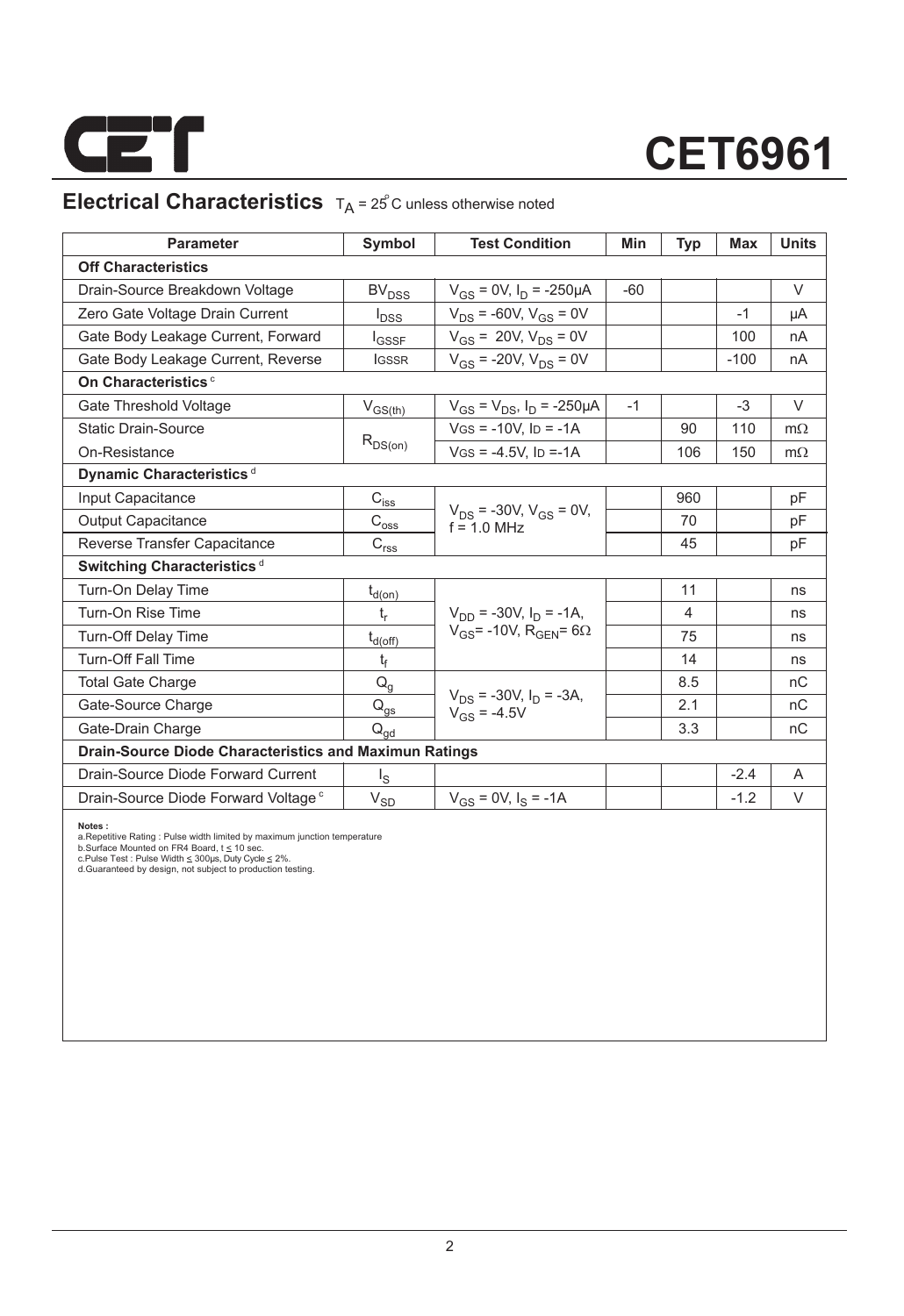



#### **Figure 1. Output Characteristics**



**Figure 3. Capacitance**



**Figure 5. Gate Threshold Variation with Temperature**

# **CET6961**



**Figure 2. Transfer Characteristics**



**Figure 4. On-Resistance Variation with Temperature**



**Figure 6. Body Diode Forward Voltage Variation with Source Current**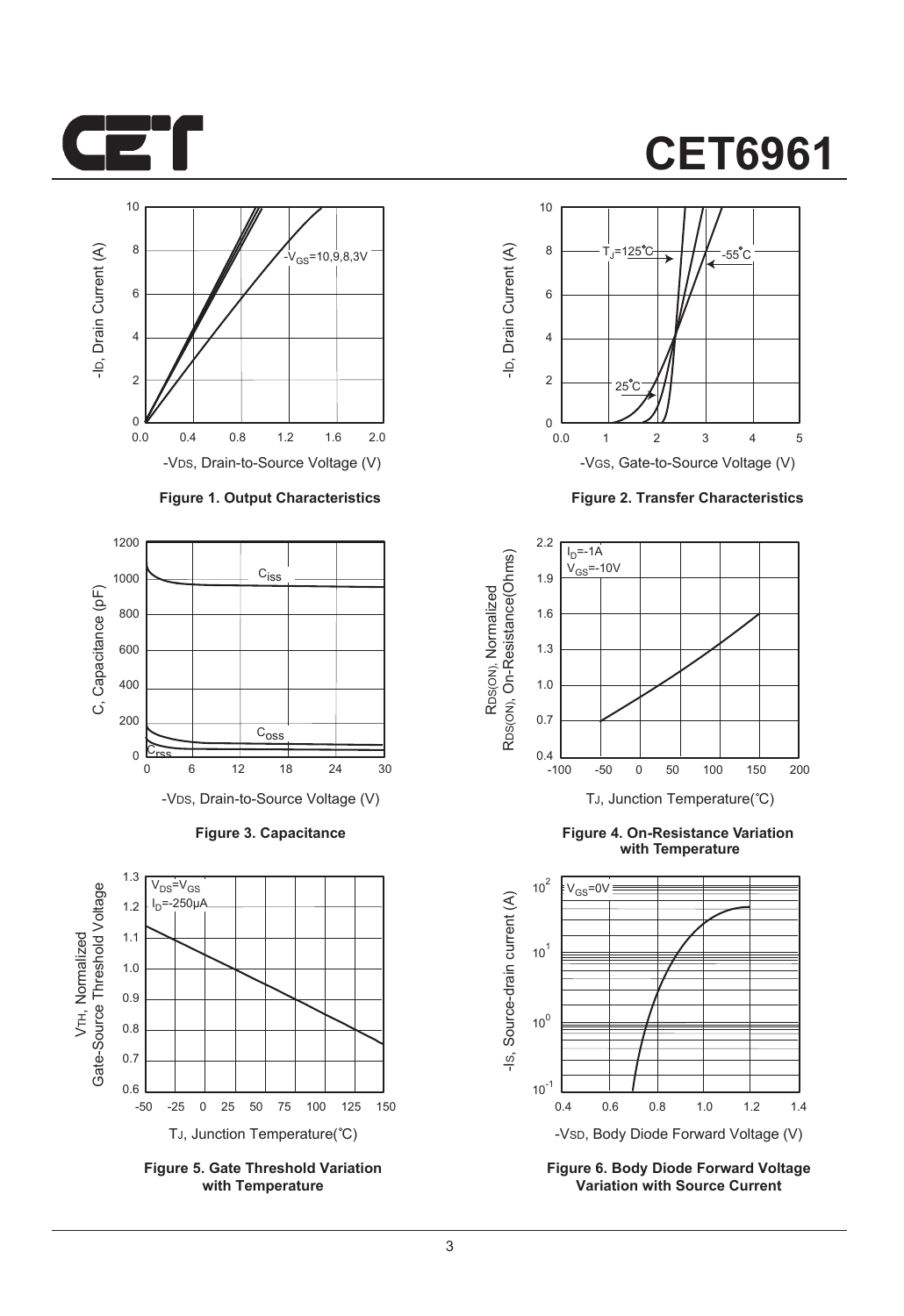



**Figure 7. Gate Charge**



**Figure 9. Breakdown Voltage Variation VS Temperature**



**Figure 10. Switching Test Circuit Figure 11. Switching Waveforms**



**Figure 8. Maximum Safe Operating Area**